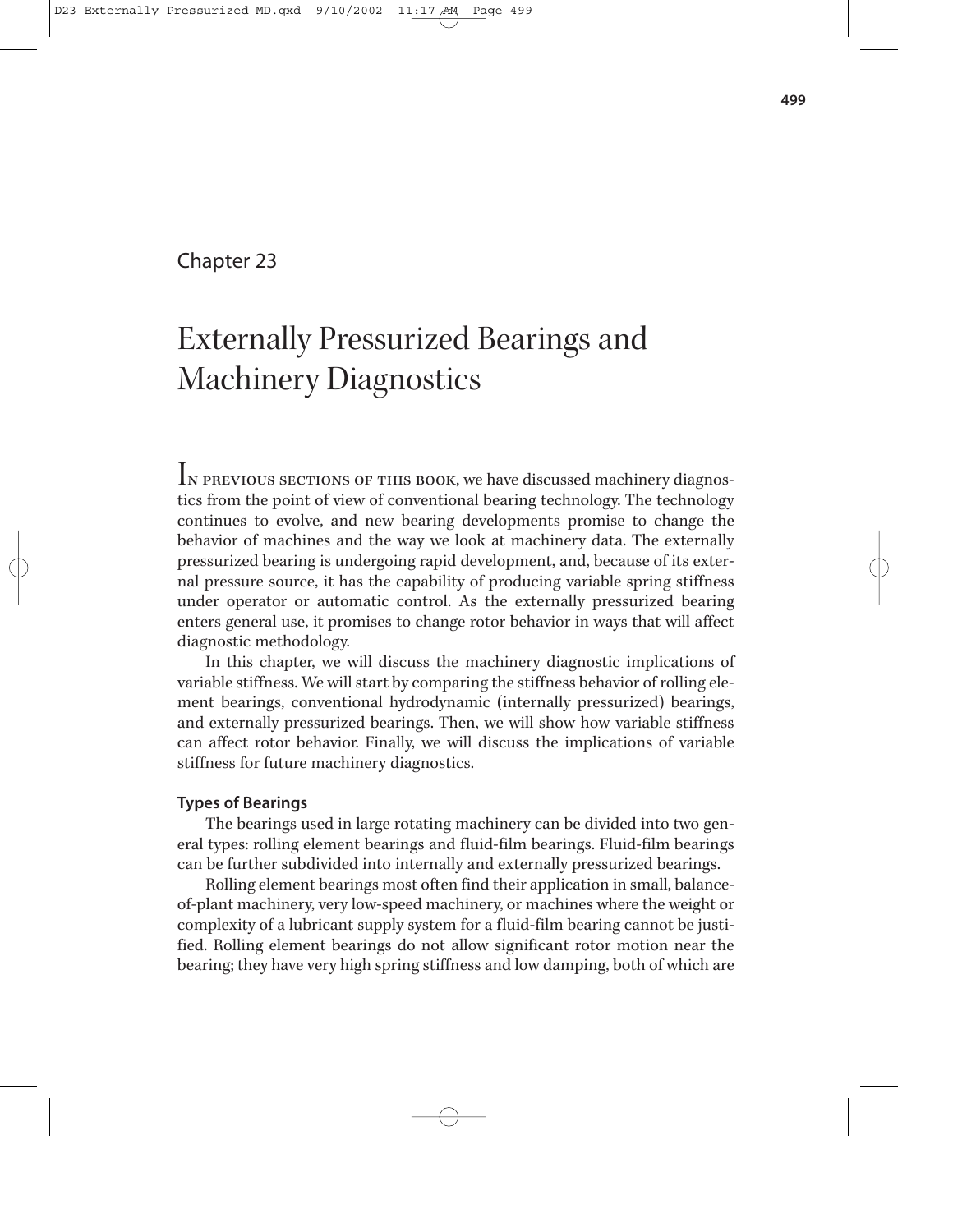essentially independent of load. Because of their high stiffness, rotor nodal points tend to be located within or very close to the bearings.

To provide more damping to machines equipped with rolling element bearings, squeeze-film dampers are sometimes used. For the same bearing design, a squeeze-film damper will tend to reduce the overall bearing stiffness and allow more shaft motion in the bearing plane.

Fluid-film bearings are used in most large rotating machines, where a thin film of lubricant keeps the journal and bearing separated. The film thickness in these bearings is typically on the order of tens of micrometers (a few mils). The lubricant is most often oil, but it can also be the working fluid of the machine; for example, water or even a gas.

Fluid-film bearings can be internally or externally pressurized.

# Internally Pressurized Fluid-Film Bearings

Internally pressurized bearings support the rotor with the dynamic pressure of the lubricating fluid created inside the bearing by the action of the rotating journal. In these bearings, a continuous flow of oil is supplied to the bearing at low pressure, typically around 1 to 2 bar (15 to 30 psi). The bearing normally supports the journal at a moderate to high average eccentricity ratio, and the journal acts like a pump that produces circumferential flow of the fluid. As the fluid is drawn into the reduced clearance by the journal, the local fluid dynamic pressure increases, some of the fluid escapes axially, and the remaining fluid provides the support for the rotor. When a rotor is normally loaded and operating at design eccentricity ratios, plain cylindrical journal bearings are partially lubricated; that is, the bearing cavity is often not completely flooded with lubricating fluid.

When plain cylindrical journal bearings are lightly loaded, perhaps due to misalignment or radial loads on the rotor that act against gravity, the journal can move to low eccentricity ratios, and the bearing can become fully flooded. When this happens, it can trigger fluid-induced instability. The root cause of this instability is the tangential force produced by the differential pressure associated with the converging and diverging circulating fluid (see Chapter 22).

In an attempt to counteract this effect by disrupting the fluid flow, various bearing geometries have evolved, such as axial groove, elliptical, offset half, and pressure dam bearings. Even with these designs, fluid-induced instability is occasionally a problem.

Tilting pad bearings were developed to provide an inherently more stable, internally pressurized, fluid-film bearing. They have several separate, pivoted pads that support the journal. Each pad rests on a single pivot or rocker that, ideally at least, cannot support a moment. The design ensures that the support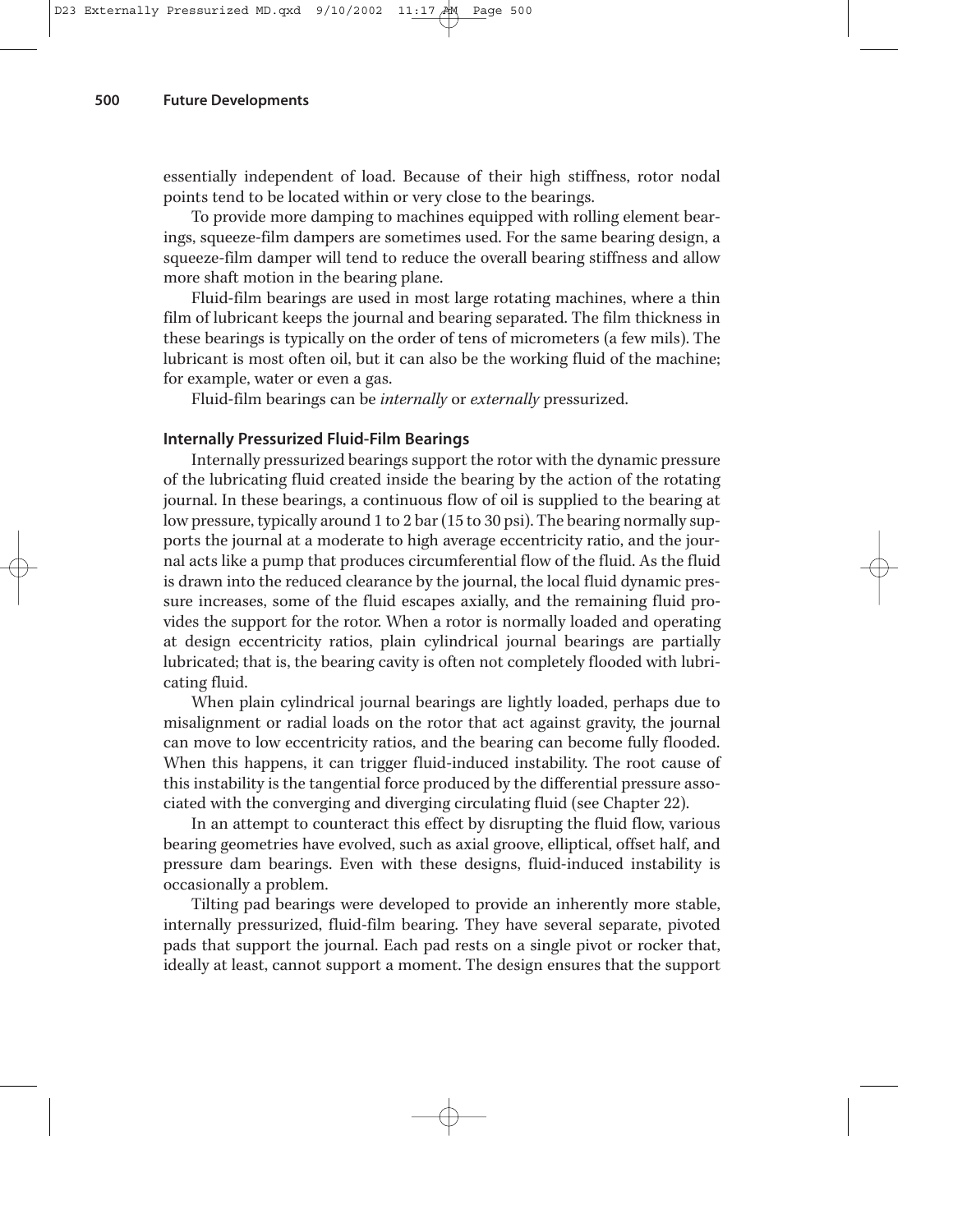force is directed through the pivot toward the center of the journal. When this condition is satisfied, no tangential forces can develop, and the bearing will be stable. However, fluid-induced instability has been known to occur in tilting pad bearing machines because of circumferential oil flow in the oil control (retainer) rings of these bearings or because of circumferential fluid flow elsewhere in the machine, such as in seals or around turbine or impeller disks. Tilting pad bearings are effectively fully flooded, with a hydrodynamic oil film existing at all times on all of the pads, and the journal normally operates at eccentricity ratios close to zero. Tilting pad bearings are in widespread use on many types of rotating machinery.

# Externally Pressurized Fluid-Film Bearings

An externally pressurized fluid-film bearing operates in a fully flooded condition by design. Fluid at relatively high pressure is supplied to a set of inlet orifices that restrict the flow and create a pressure drop, and pockets distribute the fluid pressure over parts of the journal (Figure 23-1). The fluid escapes axially through the journal/bearing radial clearance.



Figure 23-1. Externally pressurized bearing and equivalent resistance network. The high pressure supply feeds multiple inlet ports. The pressure drops across an orifice to an intermediate level. The clearance between the journal and the bearing creates another flow resistance that changes when the journal position changes in the bearing.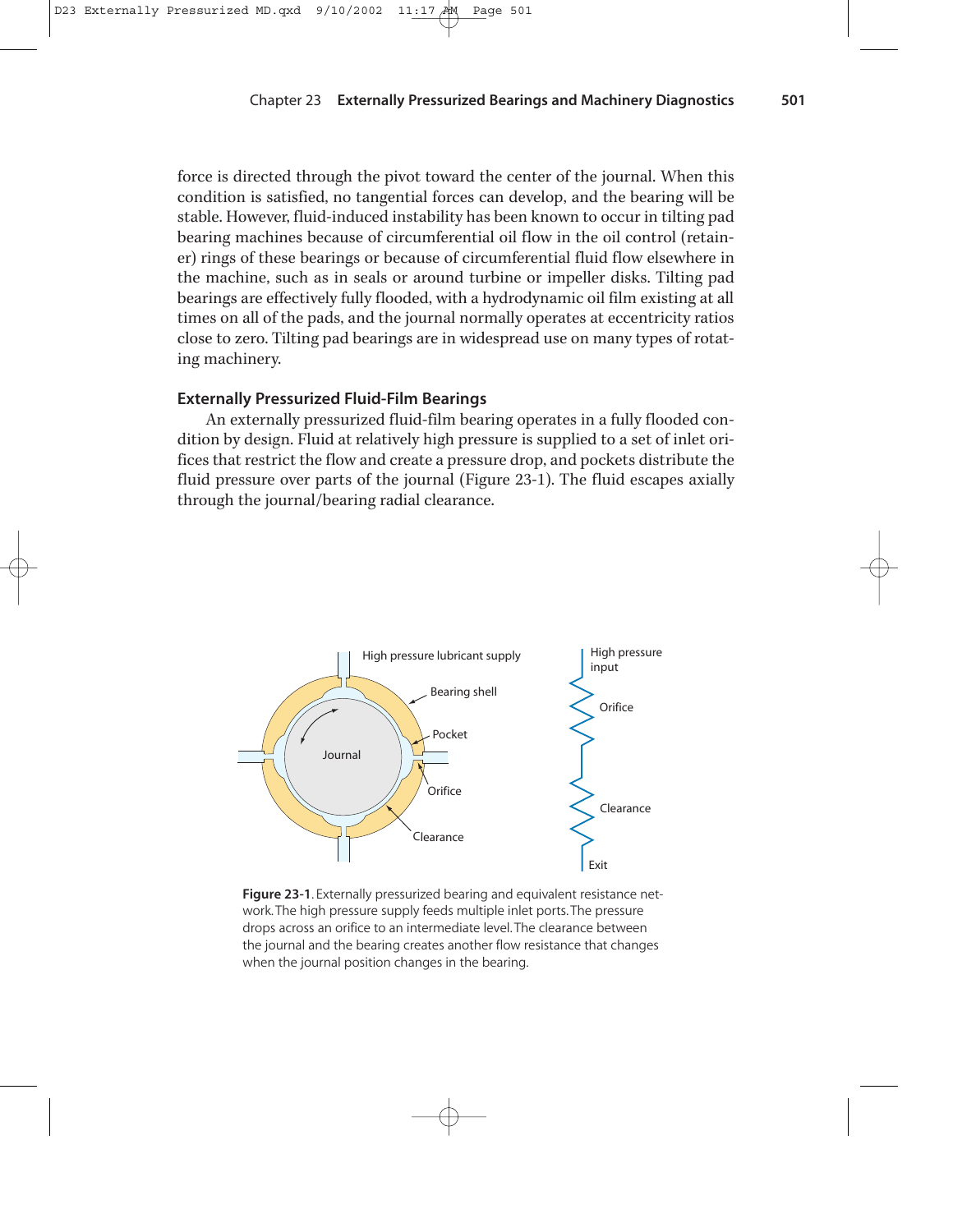The pressures and fluid flow in an externally pressurized bearing are similar to the voltages and electric current in a series resistor circuit. The orifice is equivalent to one resistor; the flow resistance created by the journal/bearing clearance is the second. Thus, the fluid in the pocket is at a lower pressure than the supply pressure, but is higher than the pressure at the exit of the bearing.

When a nonrotating journal is centered in an externally pressurized bearing, the fluid flow is equally divided between the bearing pockets. In this condition, the pressure in each bearing pocket is equal, and no net force is produced on the rotor.

When a nonrotating journal is displaced from the center, the flow becomes more restricted in the narrow clearance and less restricted in the wider clearance. The lower restriction in the larger clearance lowers flow resistance, reducing the pressure in that pocket. Meanwhile, on the opposite side of the bearing, the narrower clearance increases flow resistance, increasing the pocket pressure on that side. The net result is a pressure differential and a restoring force that attempts to push the rotor back toward the center of the bearing. The differential pressure is approximately proportional to the displacement from the center and produces the equivalent of a spring stiffness.

If the journal is rotating, then displacement from the center also creates a hydrodynamic pressure wedge similar to that in an internally pressurized bearing. Thus, the stiffness of an externally pressurized bearing is a due to a combination of static and dynamic pressure effects (Figure 23-2). If the supply pres-

Figure 23-2. Stiffness versus eccentricity ratio for different bearing types. Hydrodynamic bearing stiffness (blue) is minimum when the journal operates at the center of the bearing (eccentricity ratio zero); stiffness rises rapidly near the bearing wall (eccentricity ratio one). Pure hydrostatic bearing stiffness (violet) is maximum when the journal is near the center of the bearing (low eccentricity ratio). Typical externally pressurized bearing stiffness (green) has characteristics of both types: high stiffness at low eccentricity ratios and high stiffness at high eccentricity ratios.

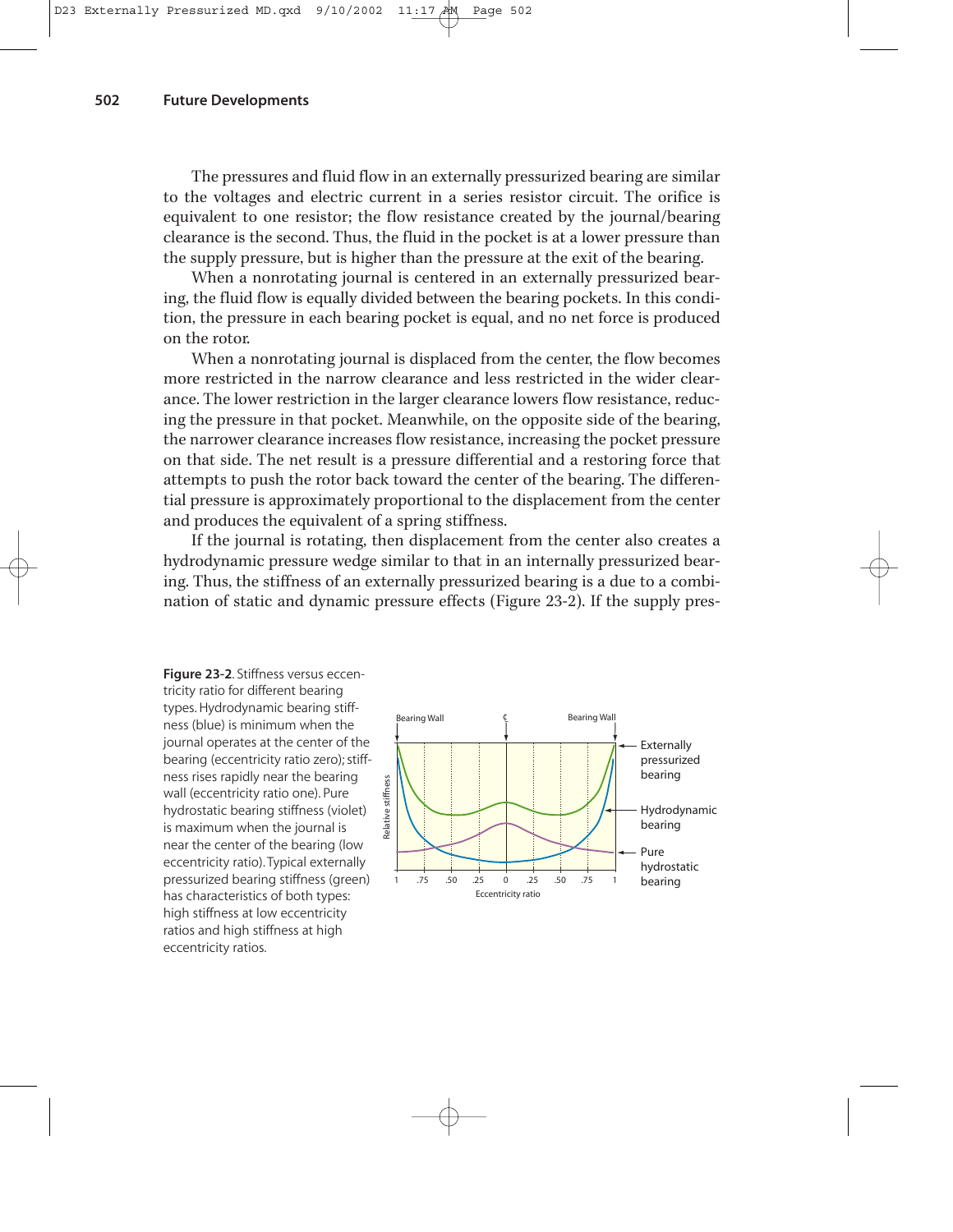sure is sufficiently high, static pressure effects dominate, hence the name hydrostatic bearing.

For the same size bearing, externally pressurized bearings have higher stiffness than internally pressurized bearings. Also, an externally pressurized bearing can be pressurized before startup to lift the rotor, eliminating metal to metal contact and bearing wear, and allowing very low starting torque. The high stiffness of this bearing forces the journal to operate near the center of the bearing clearance most of the time. At such low eccentricity ratios, the attitude and position angles can become unimportant.

The hydrodynamic behavior of the externally pressurized bearing can cause fluid-induced instability problems. The hydrodynamic pressure wedge produces a tangential force component similar to that in an ordinary, plain cylindrical, internally pressurized bearing. In relatively low-speed turbomachinery applications, it is possible to defeat this circumferential flow problem by antiswirl injection. At the time of this writing, considerable research is taking place on how to eliminate circumferential flow and ensure stability in high speed turbomachinery applications.

Damping in externally pressurized bearings is more independent of stiffness than in hydrodynamic bearings. When oil is used as a lubricant, damping can be largely controlled by changing lubricant temperature (viscosity). Spring stiffness is largely independent of damping in these bearings.

#### Stiffness and Modal Damping in Fluid-Film Bearings

Compared to rolling element bearings, all fluid-film bearings have inherently high damping. The damping force produced by a fluid-film bearing is proportional to the amplitude and frequency of vibration in the bearing. However, even if a bearing has a high damping coefficient, if the amplitude of vibration in the bearing is low, little damping force will be generated. To generate a significant amount of damping force, the shaft must laterally move in the bearing; the amount of motion will depend on the mode shape.

Modal damping is the damping that is actually available for a particular mode, and it is inversely related to the observed Synchronous Amplification Factor for that mode: a low SAF produces high modal damping. High modal damping will occur when nodal points are located well away from bearings; conversely, when nodal points are located inside a bearing, little or no shaft motion can take place, resulting in low modal damping.

Rigid body modes (high shaft stiffness relative to bearing stiffness) tend to have nodal points located well away from the bearings, relatively large vibration amplitudes inside the bearings, and high modal damping. For this reason, rigid body modes are often overdamped (supercritically damped); machines will not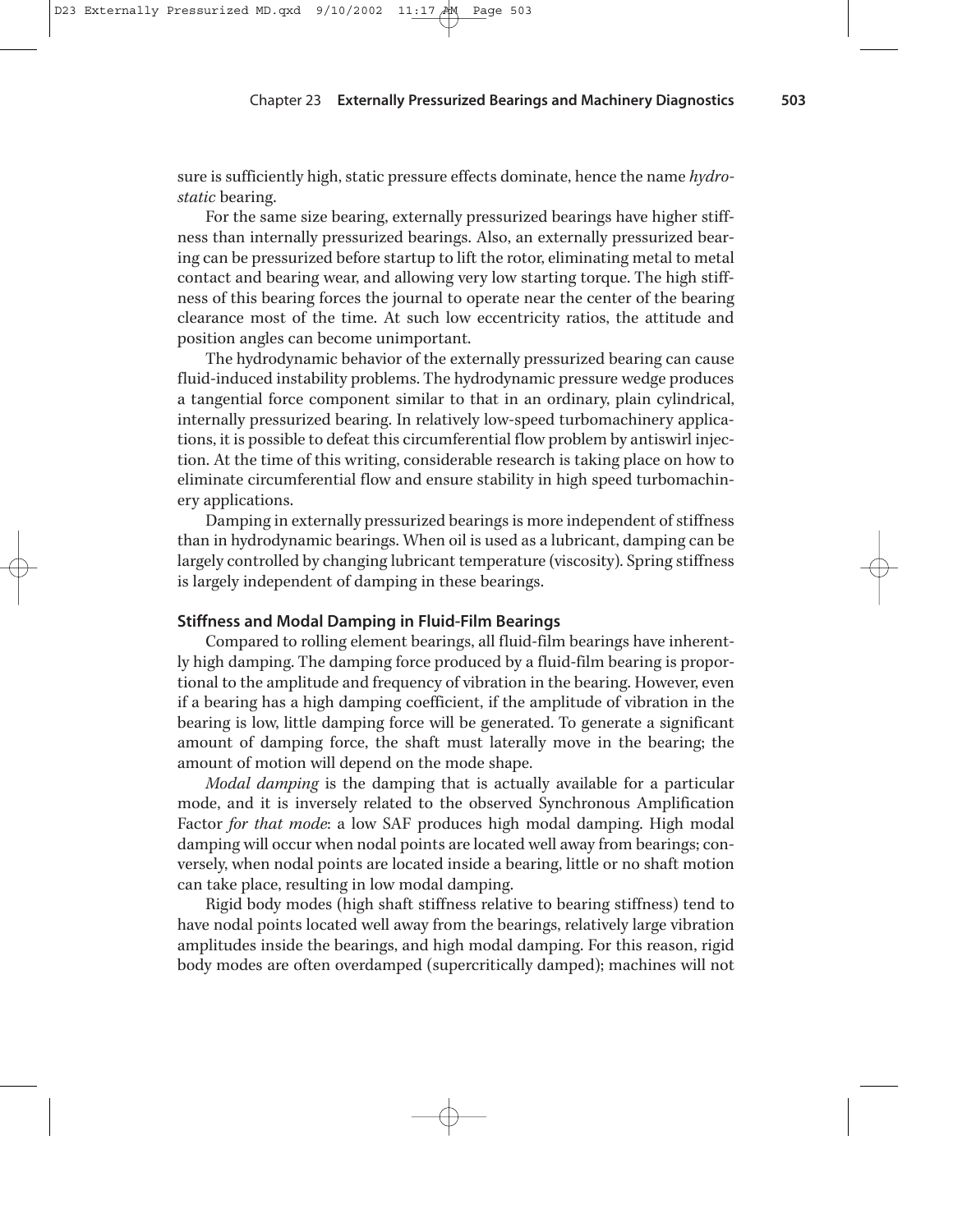exhibit a visible balance resonance associated with overdamped modes during startup or shutdown. Rigid body modes that are underdamped still tend to have relatively high modal damping with low Synchronous Amplification Factors.

Flexible rotor modes (low shaft stiffness relative to bearing stiffness) tend to have nodal points closer to or inside the bearings and lower vibration amplitudes inside the bearings. High bearing stiffness, by constraining rotor motion, tends to move nodal points closer to the bearing. (This is easy to understand if you imagine tightly squeezing the rotor at the bearing. The tighter you squeeze, the smaller the allowable motion at that point.) Nodal points near the bearing reduce shaft vibration in the bearing, decrease interaction with the lubricating fluid, and result in low modal damping. Thus, bearing stiffness, because of its effect on the location of nodal points relative to bearings, has a powerful effect on modal damping. Small changes in nodal point location can have a dramatic effect on modal damping. It is not sufficient to have bearings with high damping; the bearing stiffness must position nodal points in a way that allows enough movement in the bearing to provide adequate *modal* damping. Often the best compromise design occurs when bearing stiffness is approximately equal to the shaft stiffness.

# Variable Stiffness in Internally Pressurized Bearings

While internally pressurized bearings are passive devices, they have spring stiffness that is a strong function of eccentricity ratio (Figure 23-2). Spring stiffness is minimum near the center of the bearing (eccentricity ratio of zero) and increases dramatically near the bearing wall (eccentricity ratio of one). In horizontal machines with plain cylindrical bearings, operation near the center of the bearing can only occur when a bearing is very lightly loaded, either as a result of misalignment or a radial load that cancels the gravity load of the rotor; for example, partial arc steam admission in a steam turbine.

Rotor speed and radial load both affect the average shaft centerline position of the journal within the bearing. The dependence of stiffness on eccentricity ratio means that it also depends on speed and load. As rotor speed increases, the dynamic pressure in the fluid film also increases, causing an increase in stiffness and a change in rotor position. This is easily visible on an average shaft centerline plot as a rotor moves off the bearing during startup. At any given rotor speed, changes in the magnitude of the radial load will also produce changes in the rotor eccentricity ratio and changes in stiffness.

Stiffness changes will change the rotor dynamic behavior. The undamped natural frequency,  $\omega_n$ , of a rotor system can be expressed in its simplest form as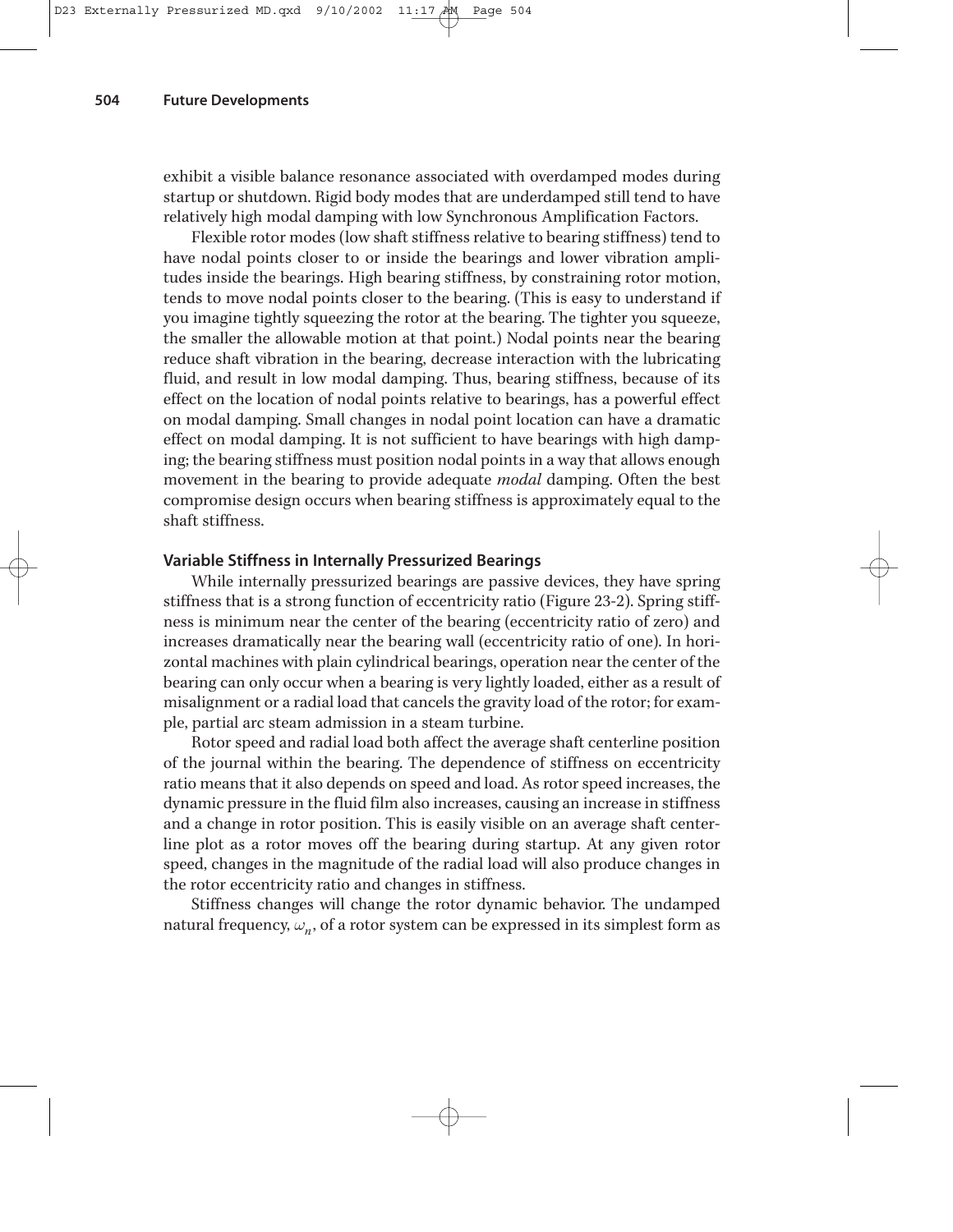$$
\omega_n = \sqrt{\frac{K}{M}}\tag{23-1}
$$

where K is the modal stiffness of the rotor system, and M is the modal mass. In this equation, K includes the modal effects of the series and parallel combination of all the stiffnesses in the rotor system: the shaft stiffness, bearing stiffness, bearing support stiffness, and foundation stiffness. If we assume that the support and foundation stiffnesses are essentially infinite (rigid),  $K$  can be expressed as the series combination of the bearing stiffness,  $K_B$ , and the modal shaft stiffness,  $K_S$ :

$$
K = \frac{1}{\left(\frac{1}{K_{\mathcal{S}}} + \frac{1}{K_{\mathcal{B}}}\right)} = \frac{K_{\mathcal{B}}}{\left(1 + \frac{K_{\mathcal{B}}}{K_{\mathcal{S}}}\right)} = \frac{K_{\mathcal{S}}}{\left(1 + \frac{K_{\mathcal{S}}}{K_{\mathcal{B}}}\right)}
$$
(23-2)

When the bearing stiffness is relatively low, as is usually the case for the lowest rigid body modes, it will control the stiffness of the combination, and K can be expressed by the middle equation in Equations 23-2. In this case, because K is a function of eccentricity ratio in the bearing,  $\omega_n$  will also be a function of eccentricity ratio.

This effect can often be observed in the lowest, rigid body modes on a critical speed map, a plot of rotor system natural frequencies versus bearing stiffness (Figure 23-3). On these plots, the natural frequencies of these modes often show a strong dependence on bearing stiffness, while the natural frequencies of the higher, bending modes, where stiffness is controlled by the shaft stiffness, are

Figure 23-3. Typical critical speed map. The map shows how rotor system balance resonance speeds (vertical axis) change with different values of bearing stiffness (horizontal axis). Several modes are shown. The lowest modes tend to be more sensitive to changes in bearing stiffness than higher modes.

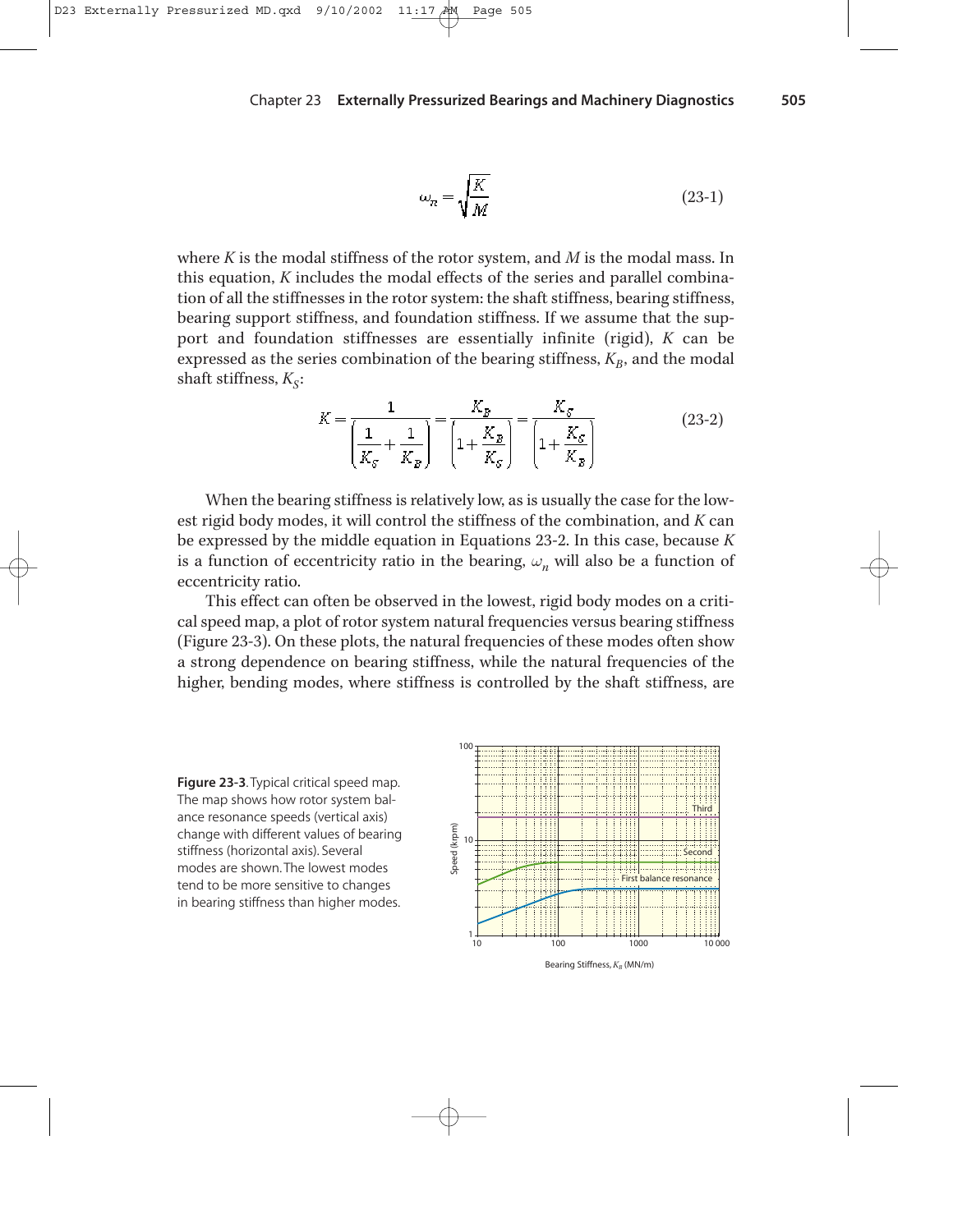relatively insensitive to changes in bearing stiffness. This last situation can be represented by the rightmost equation in Equations 23-2.

These stiffness effects are responsible for the observed behavior of whirl and whip during fluid-induced instability (Figure 23-4). During whirl, the frequency of the instability vibration tracks rotor speed because, as the subsynchronous orbit diameter increases, the dynamic eccentricity ratio increases, which increases the bearing stiffness and the natural frequency. In the speed range where whirl is taking place, the bearing stiffness is significantly less than the shaft stiffness, the middle equation of Equations 23-2 applies, and changes in eccentricity ratio and bearing stiffness cause a change in rotor system natural frequency. When the eccentricity ratio becomes high enough, the bearing stiffness becomes significantly larger than the shaft stiffness, and the system transitions to whip. In whip, the natural frequency is constant because the shaft stiffness is significantly less than the bearing stiffness, and the shaft stiffness controls the combination stiffness, the right equation of Equations 23-2, and cannot be changed.

At very high eccentricity ratios, where the bearing stiffness is higher than the shaft stiffness, the natural frequency of that mode is relatively high compared to the natural frequency at lower eccentricity ratios; this natural frequency is called the high-eccentricity natural frequency. The high-eccentricity natural frequency is approximately the same as the balance resonance frequency documented by the manufacturer, the *nameplate critical*. Most often, in large horizontal machines, the high-eccentricity natural frequency is observed in conjunction with shaft bending modes.

If, for some reason, the lightly loaded rotor operates at an abnormally low eccentricity ratio, the bearing stiffness and natural frequency will also be relatively low, the *low eccentricity natural frequency*. It is only likely to be encountered during abnormal conditions, where the bearing operates below design load.

Thus, a particular balance resonance frequency may exist in a frequency band that depends on the operating conditions of the machine. When the machine is operating normally, the journals operate, by design, at moderate to high eccentricity ratios. (This discussion pertains primarily to plain cylindrical journal bearings. Journals supported by tilting pad bearings tend to operate at lower eccentricity ratios.) When the machine is significantly misaligned or subjected to unexpected radial loads, the journals operate at very low or very high eccentricity ratios. If the machine has primarily rigid body modes, where the bearing stiffness is the weakest spring in the system during normal operating conditions, then these rigid body natural frequencies may actually occur at speeds from significantly below to above their nameplate criticals. Systems with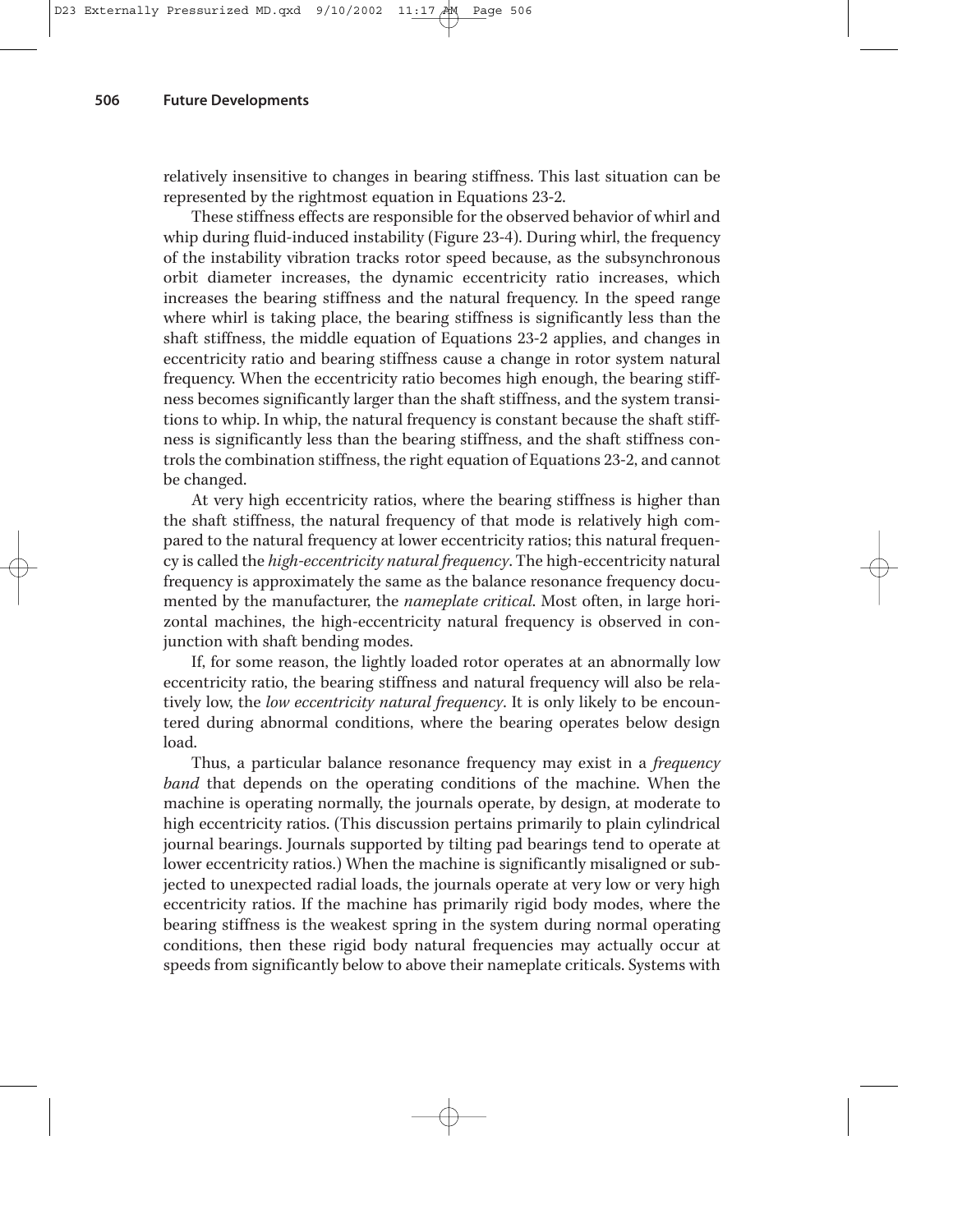Figure 23-4. Bearing stiffness, shaft stiffness, and whirl and whip. The upper plot shows stiffness as a function of eccentricity ratio. The combination stiffness (red) is always less than its weakest component, bearing stiffness (green) or shaft stiffness (blue). As journal eccentricity ratio increases during whirl, the overall stiffness increases until it becomes approximately equal to the shaft stiffness. At this point, the whirl transitions to whip and locks to a single natural frequency controlled by shaft stiffness (lower plot).

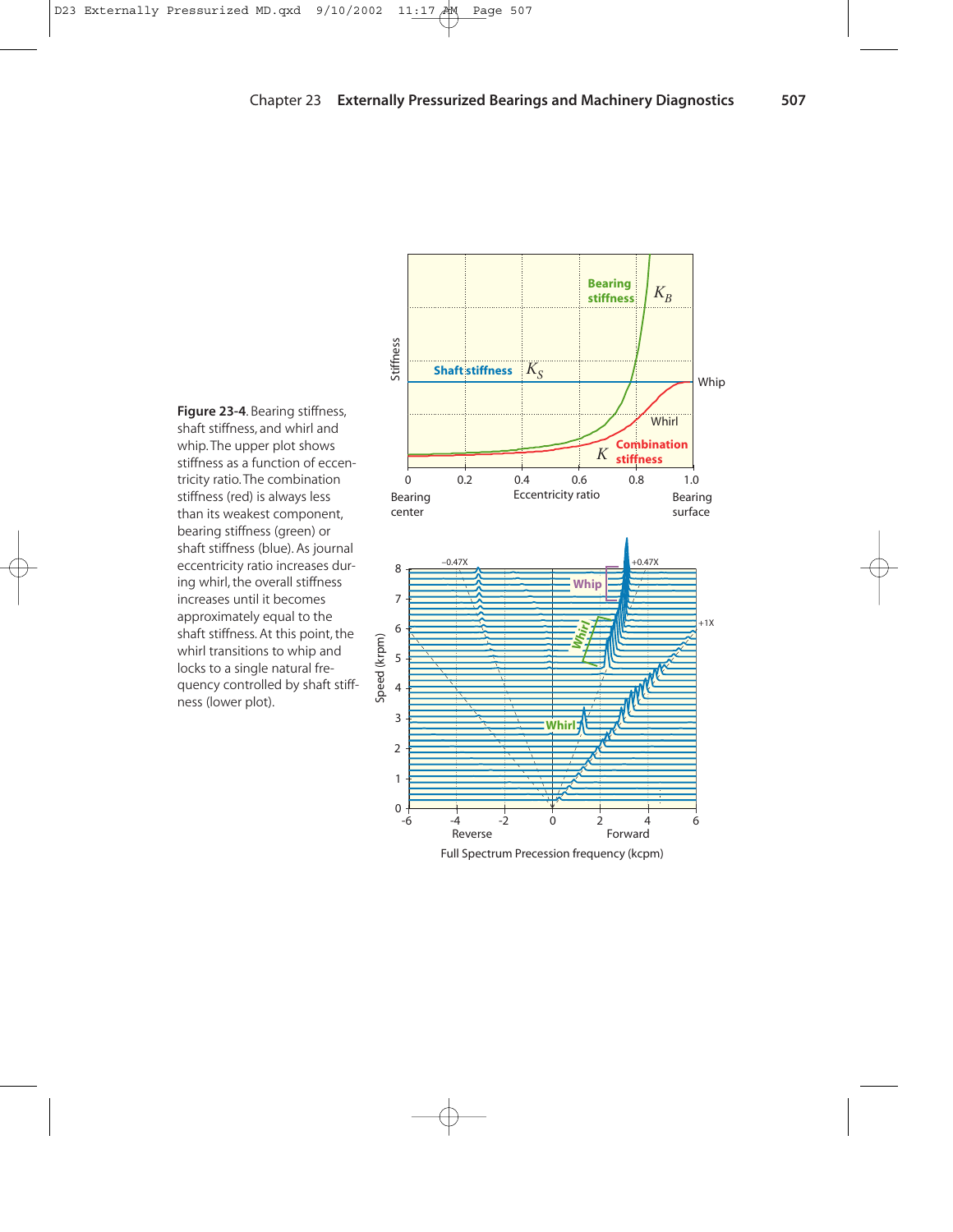flexible rotors, where shaft stiffnesses control resonance frequencies, will show a much smaller change.

# Variable Stiffness in Externally Pressurized Bearings

The stiffness of externally pressurized bearings includes a combination of static and hydrodynamic effects. The static component of stiffness depends on the supply pressure; the diameter of the orifices; the number, area, and shape of pockets; the bearing radial clearance; and, to a lesser extent, the eccentricity ratio. The hydrodynamic component of stiffness depends on eccentricity ratio. At low eccentricity ratios, the combination of these effects produces an overall bearing stiffness that is higher than that of an internally pressurized bearing and is also a function of eccentricity ratio.

The externally pressurized bearing has an additional, important advantage. For any given physical bearing geometry, the static component of stiffness can be controlled by varying the supply pressure; higher pressure produces higher stiffness. The externally pressurized bearing also provides the opportunity to put bearing stiffness under either operator or automatic control. Control is accomplished by statically or dynamically adjusting pocket pressures in groups or individually.

In its most basic form, the externally pressurized bearing operates in a completely passive mode, with a preset operating pressure applied to all the inlet orifices. In this case, each pocket will produce a uniform, constant hydrostatic stiffness component around the bearing.

The bearing can also be operated in a semiactive mode to provide variable stiffness under either automatic or operator control. In this operating mode, a single valve can be used to change all the pocket pressures simultaneously when desired. When bearing stiffness is comparable to or less than shaft stiffness, variable stiffness control gives the operator the opportunity to shift the balance resonance frequencies to different speeds. The amount of the frequency shift will depend on how much influence the bearing stiffness has over the system natural frequency for that mode. Under some conditions, the resonance can be moved rapidly through running speed, and some or most of the vibration amplification associated with passage through a resonance can be avoided.

If pocket pressures are adjusted individually by separate control valves, it is possible to produce a change in average shaft centerline position. For example, given a radial load which moves the journal away from the center of the bearing, if the pressure is increased in pockets opposite the load and decreased in pockets on the same side of the load, the net force will push the average shaft centerline of the journal back to the bearing center. This can be done by sensing the position of the journal, comparing it to a predefined set point, and using an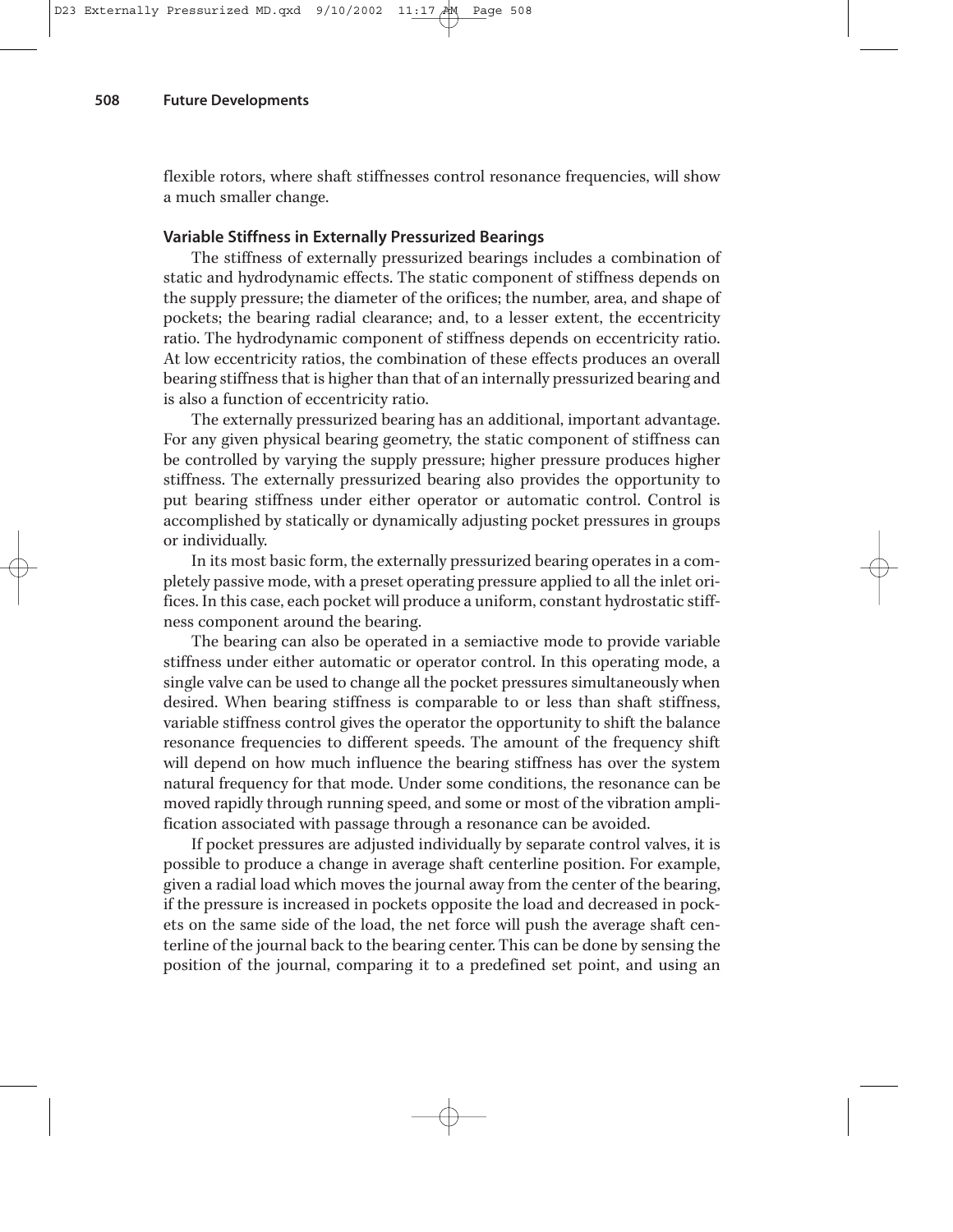automatic control system to make the adjustments. Because the average of the individual pocket pressures does not change, the overall bearing stiffness remains approximately the same.

Finally, the bearing can be operated in a fully active mode, where rotor position information is provided to an automatic feedback control system that continuously adjusts the individual pocket pressures and the forces applied to the journal. The type of control used determines the effects of these pressure changes. The use of proportional control can provide the equivalent of a rotating stiffness, derivative control can provide synthetic damping, and integral control can be used to adjust the dc offset to move the rotor to the desired average set point.

The fully active bearing will suppress vibration (for example, in the event of sudden blade loss), and the control signal can be used to provide input to a diagnostic system.

#### Rotor Dynamic Implications of Variable Stiffness Bearings

Changing bearing stiffness changes how the rotor system responds to the static and dynamic forces that exist in the machine. The effects of variable bearing stiffness depend on the ratio of bearing stiffness to shaft bending stiffness. In the following discussion, we assume a shaft with stiffness  $K_S$  is supported by two variable stiffness bearings with total stiffness  $K_B$ . The modal stiffness depends on the combination of the shaft stiffness and the deflection mode shape of a particular mode. Modal damping depends on both the amount of damping in the bearings and the locations of nodal points relative to the bearings. These effects can be divided into three general cases. The following discussion is qualitative in nature; particular machines may behave differently.

 $K_B \ll K_S$ . The bearing stiffness is significantly less than the shaft stiffness. In this situation, the rotor is effectively rigid, and bearing stiffness controls the rotor system natural frequency (the middle equation of Equations 23-2). Changing bearing stiffness will have a relatively strong influence on the rotor system natural frequency. Nodal point locations will remain far from bearings, producing relatively small changes in modal damping.

 $K_B \approx K_S$ . Bearing stiffness is comparable to shaft stiffness. Changes in bearing stiffness will have some effect on the rotor system natural frequency. Stiffness changes will move nodal points and affect modal damping.

 $K_B >> K_S$ . The bearing stiffness is significantly greater than the shaft stiffness. In this situation, the rotor is flexible, and shaft stiffness controls the rotor system natural frequency, which will be relatively insensitive to changes in bearing stiffness. With stiff bearings, rotor nodal points will be close to the bearings, and stiffness changes will have a large influence on nodal point locations rela-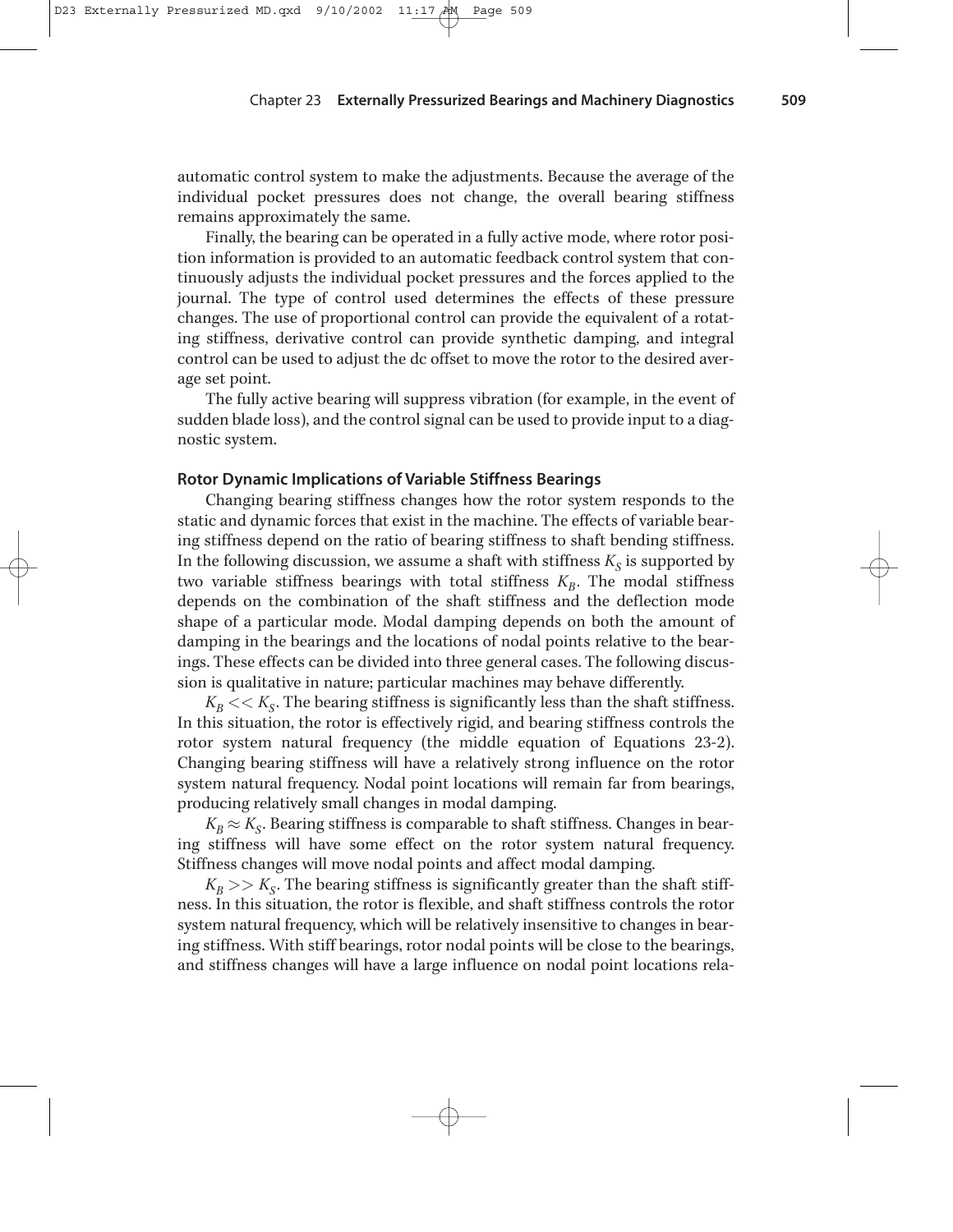tive to the bearing. As the bearing stiffens, nodal points will approach and enter the bearings, shaft vibration in the bearings will decrease, modal damping will drop, and amplification factors at resonance will increase. Similarly, reducing bearing stiffness will increase shaft vibration in the bearings, increase modal damping, and reduce amplification factors at resonance. Thus, for this case, variable stiffness will have more of an effect on modal damping than on natural frequency. Note that the American Petroleum Institute recommends that  $K_{\rm B} \leq 4K_{\rm s}$  to avoid high amplification factors at resonance [1].

Figure 23-5 shows, when  $K_B \approx K_S$ , how the balance resonance frequency can be changed by changing bearing stiffness. The left Bode plot displays the vibration response of the simple rotor model of Chapter 10 for three ratios of  $K_B/K_S$ . This model is not sophisticated enough to show the effects of changes in nodal point location. The value of K was calculated using Equations 23-2, and the values of mass and damping were unchanged. The resonance frequencies increase with increasing stiffness ratio. The Synchronous Amplification Factor is affected somewhat by the increase in stiffness, even though the modal damping was not changed.

The right Bode plot displays the vibration behavior for the same three stiffness ratios, using a finite element rotor model. This model is sophisticated enough to show nodal point location effects on modal damping. The change in amplification factor is much more dramatic because the stiffness changes produced changes in the nodal point location and, hence, in the modal damping. The change in modal damping is also revealed by the changes in the slope of the phase data.

For most machines, variable stiffness bearings will allow some adjustment of natural frequencies and mode shapes while the machine is running. The stiffness adjustment will also affect modal damping. Since spring stiffness and modal damping are a part of Dynamic Stiffness, changes in bearing stiffness will cause changes in vibration amplitude and phase (see Figure 23-5). Shifting the resonance away from running speed may cause dramatic changes in amplitude and phase.

At any particular speed, a change in bearing stiffness will change the influence vectors of the machine, which are closely related to the Dynamic Stiffness (Chapter 16). This has important implications, discussed below, for the repeatability needed for balancing.

Changes in bearing stiffness will also have an effect on the unbalance response of the rotor system. As we discussed in Chapters 16 and 18, 1X vibration depends on the amount, angular location, and axial distribution of unbalance along the rotor and how well that distribution fits the rotor vibration mode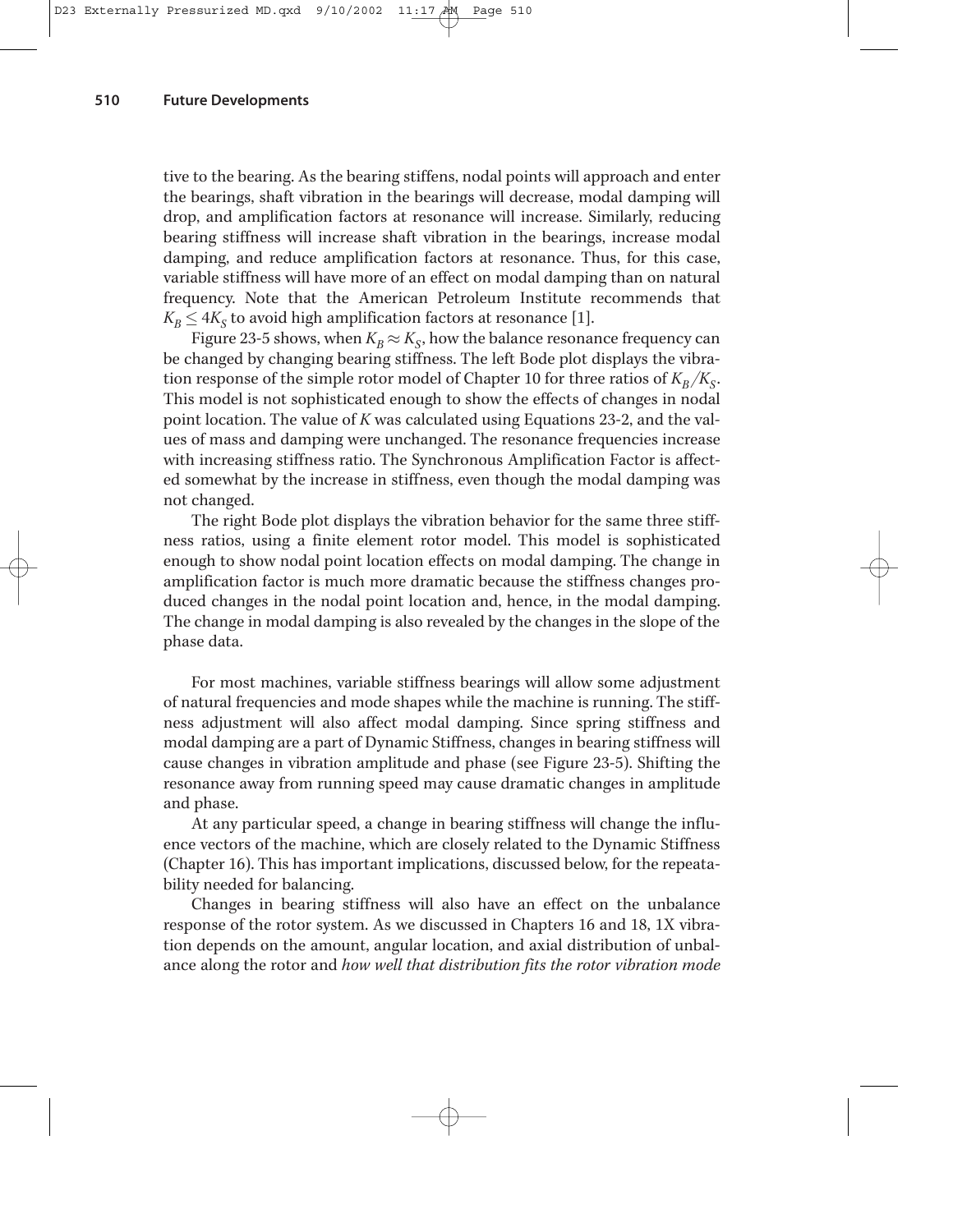shape. If that mode shape is changed by adjustments in bearing stiffness, the unchanged unbalance distribution may fit the new mode shape better or worse than the original mode shape, increasing or decreasing the unbalance response of the rotor. Thus, when bearing stiffness is changed, 1X vibration will change for two reasons: the unbalance force distribution fit to new the mode shape and the new Dynamic Stiffness.



Figure 23-5. Variable stiffness effects on natural frequency and modal damping. The left Bode plot displays the vibration response of the simple rotor model of Chapter 10 for three ratios of  $K_B/K_S$ . The value of K is calculated using Equations 29-2, and the values of mass and damping are held constant. The resonance frequencies increase with increasing stiffness ratio. The Synchronous Amplification Factor is affected by the stiffness increase, even though the modal damping is not changed (the phase slope remains constant). The right Bode plot displays the vibration behavior of a more sophisticated finite element rotor model for the same three stiffness ratios. The model includes the effects of nodal point location changes. The change in amplification factor is much more dramatic because the stiffness changes produce changes in the nodal point location and hence in the modal damping.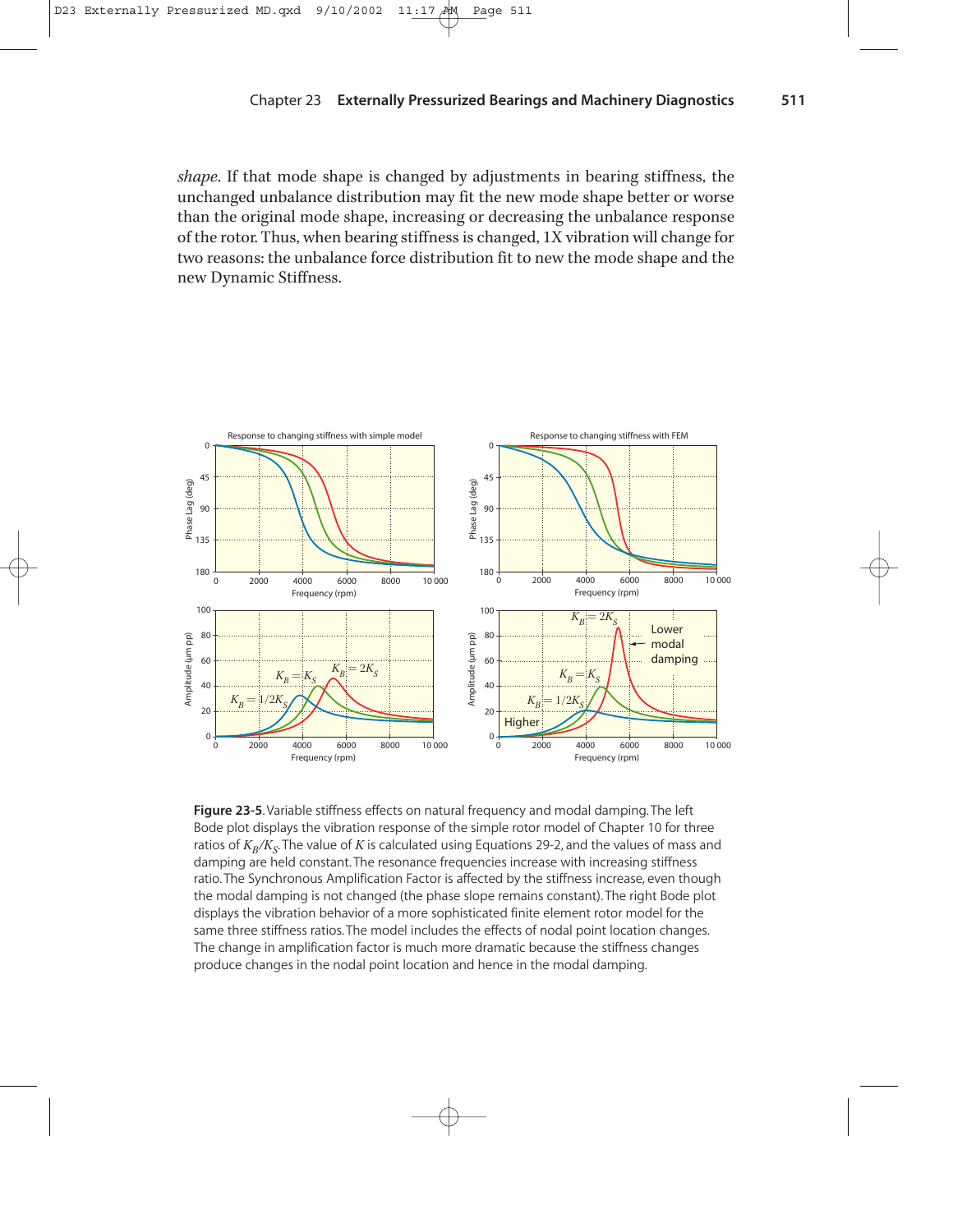# Diagnostic Implications of Variable Stiffness Bearings

Changes in static spring stiffness are often the primary indicator of various malfunctions: rub increases stiffness, a shaft crack decreases stiffness, and misalignment can do either. Spring stiffness is a component of Dynamic Stiffness. We use the rotor behavior resulting from forces interacting with Dynamic Stiffness to interpret the state of a machine; for example, we deduce the heavy spot location for a particular mode by examining the Bode or polar plot data from a startup or shutdown. This vector data depends on the Dynamic Stiffness of the machine, which, in healthy machines with conventional bearings, remains approximately constant over speed and time.

However, variable stiffness bearings allow changes in spring stiffness that affect Dynamic Stiffness. Thus, changing bearing stiffness during a startup or after a machine reaches running speed alters the Dynamic Stiffness of the machine and the machine response. This has important implications for the diagnosis of machine malfunctions.

For example, the balance resonance is usually thought of as occurring at a fixed operating speed, where running speed coincides with a rotor system natural frequency. With an externally pressurized bearing, the natural frequency and balance resonance speed now become variables under the machine operator's control. By changing the bearing spring stiffness, the natural frequency can be quickly moved to another speed, enabling the operator or machine control system to jump the resonance rapidly through the machine during startup or shutdown. This will greatly alter, and possibly even eliminate, the usual balance resonance signature that is used to identify the heavy spot location in a polar or Bode plot (Figure 23-6). If a resonance is shifted to a different speed, then heavy spot/high spot relationships may have a different appearance. For example, what was above a resonance might now be below, or vice versa. Response that was out of phase might now be in phase. Influence vectors will depend on bearing settings, and bearing settings will have to be similar to provide repeatability of data.

Changes in bearing stiffness can also change the rotor mode shape. A mode associated with low bearing stiffness, for example, a rigid body mode, could be modified by higher bearing stiffness to a bending mode. This change in mode shape could change the match to the unbalance distribution, producing a change in unbalance response. It is possible that the existing unbalance distribution would become a better match to the new mode shape and that the rotor would have to be balanced specifically at particular bearing settings.

Some malfunctions manifest themselves as a self-excited vibration at a system natural frequency. Because of the new, variable nature of the balance resonance, this natural frequency will exist somewhere in a frequency band, which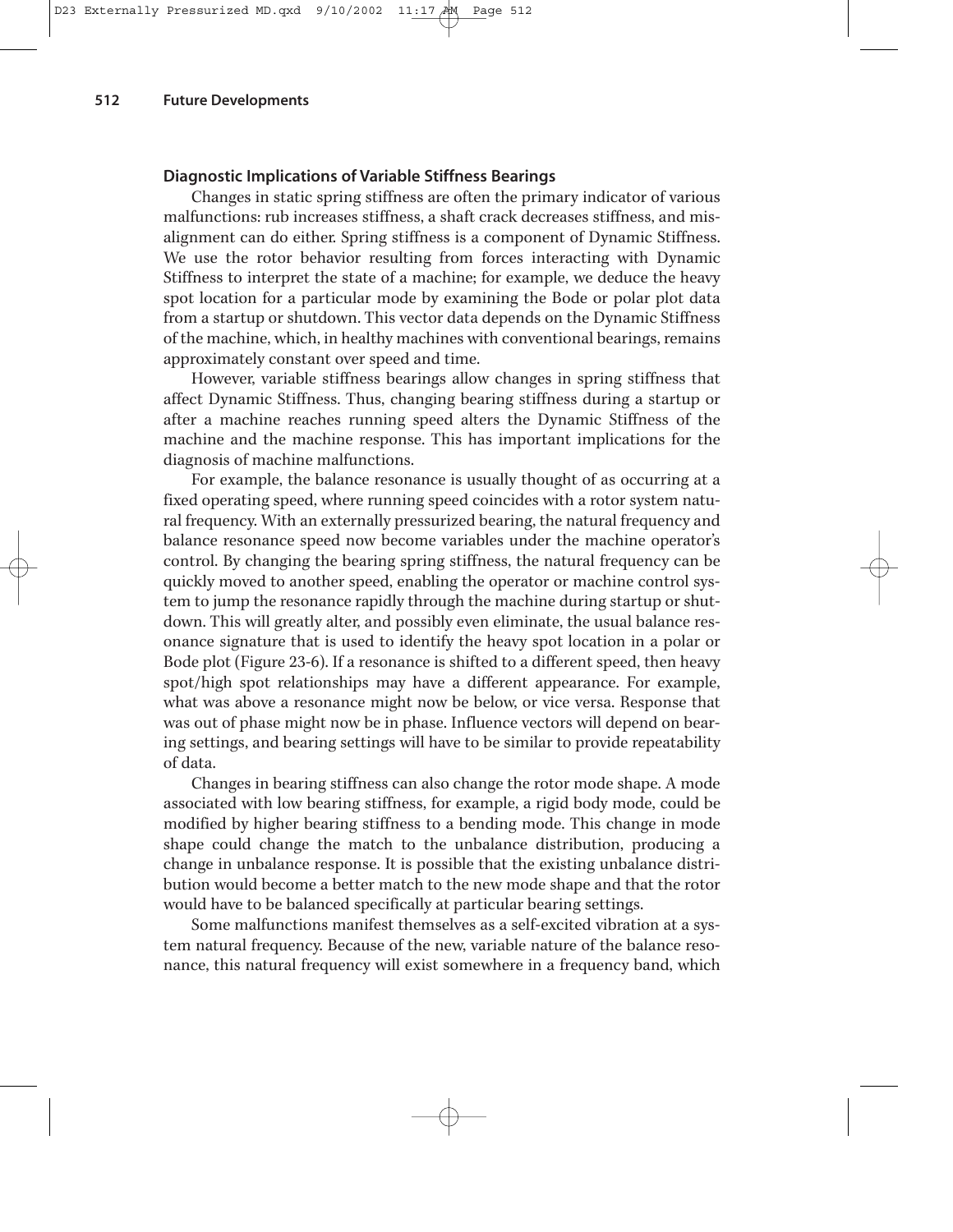will depend on the range of bearing settings and their effect on rotor modal stiffness.

Some malfunctions produce vibration at a system natural frequency. Subsynchronous rub vibration and fluid-induced instability whip are examples. It is a common diagnostic practice to look at a cascade plot to see if a malfunction vibration frequency is near a balance resonance frequency. With rub, the vibration frequency is often shifted above the original balance resonance speed because of the stiffening of the rotor due to the rub contact. With variable stiffness bearings, these relationships may be shifted farther than expected, and in a different direction. For example, the frequency of a resonance encountered with a stiff bearing setting may be higher than the frequency of a subsynchronous rub vibration with a softer bearing setting.

Under some circumstances, the bearing will allow the operator to move the natural frequency to a place where the malfunction vibration cannot occur. The diagnostician will need to understand how this kind of variable-parameter bearing operation will affect his or her interpretation of the data and how it can be



Figure 23-6. Effect of changing bearing stiffness during startup or shutdown. Finite element rotor model data shows the effect of suddenly changing bearing stiffness. The machine is started up with relatively high bearing stiffness (red). The bearing stiffness is suddenly lowered when the machine reaches 4500 rpm, changing the machine response (blue). A sudden phase change (dashed) is associated with the resonance moving through the machine, and the polar plot looks significantly different from the circular shape that would be expected with a normal bearing.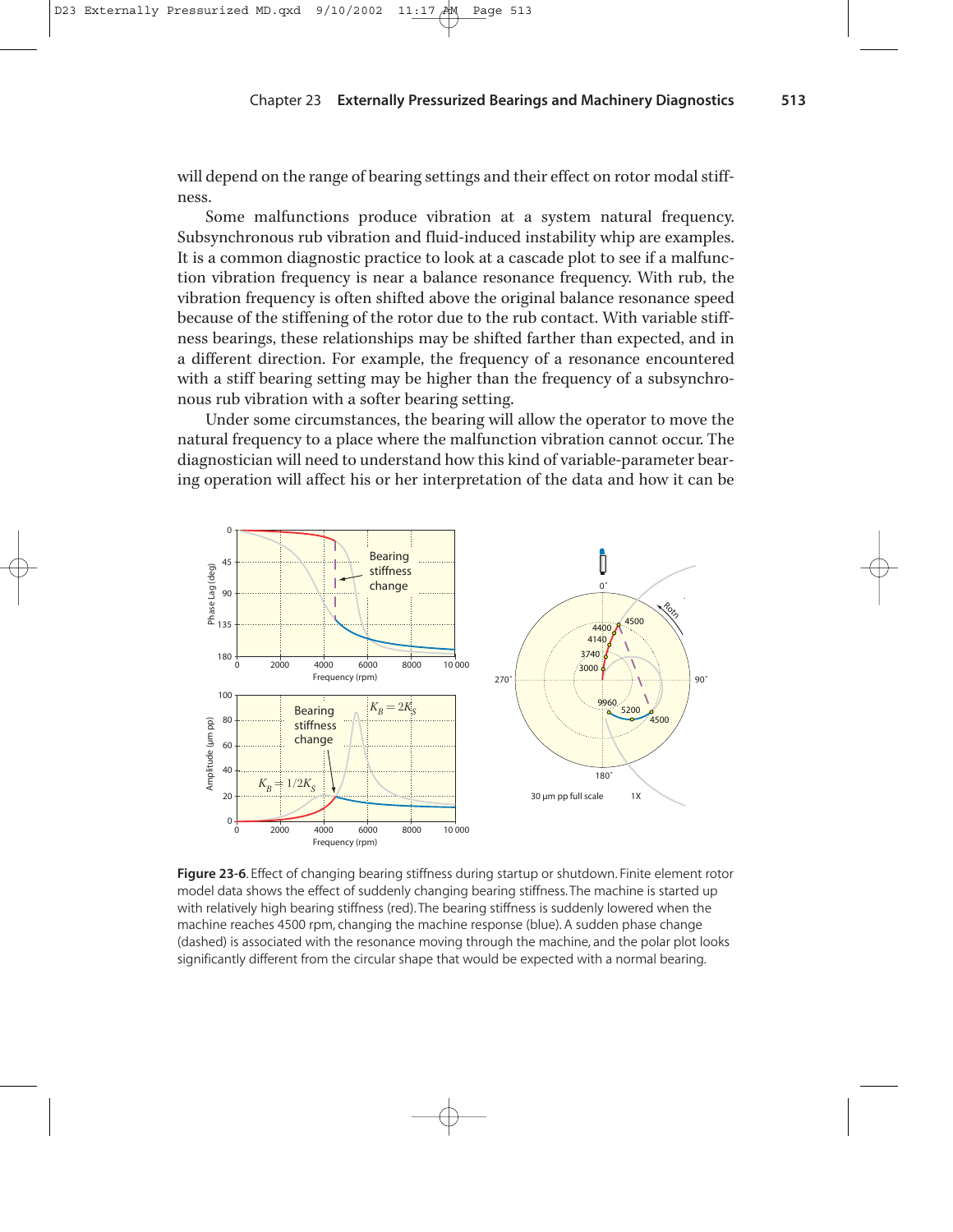used to suppress unwanted vibration. For example, for  $\frac{1}{2}X$  rub to occur, a machine must operate at a speed that is more than twice the natural frequency for the no rub condition; an externally pressurized bearing can be used to move the natural frequency associated with the  $\frac{1}{2}X$  vibration to a higher frequency where this condition is no longer satisfied, eliminating the subsynchronous vibration.

Externally pressurized bearings, because of their high stiffness, will force the journal to operate near the center of the bearing clearance by default. Thus, average shaft centerline plots will show smaller changes during a normal startup or shutdown. Variable stiffness, when used, will change the average shaft centerline position somewhat. Externally pressurized bearings can also be used to control the average shaft centerline position without significantly changing bearing stiffness. In either case, the appearance of average shaft centerline plots will be different from what would be expected with a conventional bearing.

All of the possible changes caused by variable stiffness will need to be kept in mind by the machinery diagnostician when examining data: Shifts in natural frequencies and resonances, including changes in amplification factors; misalignments between subsynchronous vibration frequencies and balance resonance frequencies; changes in mode shape with associated unbalance changes; and shaft centerline position changes.

# Summary

The bearings used in large rotating machinery can be divided into two general types: rolling element bearings and fluid-film bearings. Fluid-film bearings can be further subdivided into internally and externally pressurized bearings.

Internally pressurized bearings support the rotor with the dynamic pressure of the lubricating fluid created inside the bearing by the action of the rotating journal. Internally pressurized bearings are normally partially lubricated. They are passive devices, and they have spring stiffness that is a strong function of eccentricity ratio.

An externally pressurized fluid-film bearing operates in a fully flooded condition by design. Fluid at relatively high pressure is supplied to a set of inlet orifices that restrict the flow and create a pressure drop, and pockets distribute the fluid pressure over parts of the journal. The stiffness of externally pressurized bearings includes a combination of static and hydrodynamic effects. The static component of stiffness can be controlled by varying the supply pressure; higher pressure produces higher stiffness.

The externally pressurized bearing also provides the opportunity to put bearing stiffness under either operator or automatic control. Control is accomplished by statically or dynamically adjusting pocket pressures in groups or indi-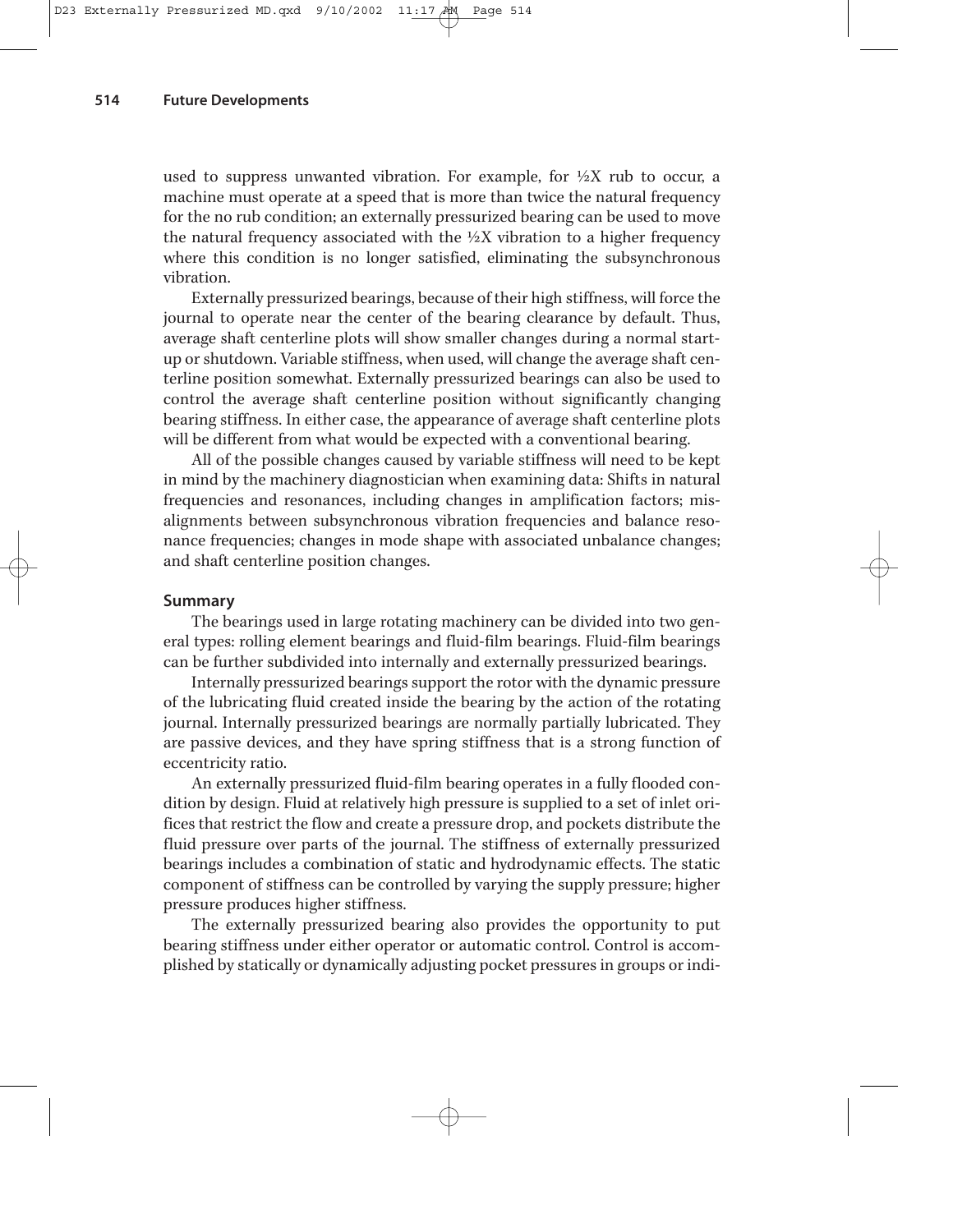vidually. Changing bearing stiffness changes how the rotor system responds to the static and dynamic forces that exist in the machine. The effects of variable bearing stiffness depend on the ratio of bearing stiffness to shaft bending stiffness.

Variable stiffness can produce shifts in natural frequencies and resonances; changes in amplification factors; misalignments between subsynchronous vibration frequencies and balance resonance frequencies; changes in mode shape with associated unbalance changes; and minor shaft centerline position changes.

# References

1. American Petroleum Institute, Tutorial on the API Standard Paragraphs Covering Rotor Dynamics and Balancing: An Introduction to Lateral Critical and Train Torsional Analysis and Rotor Balancing, API Publication 684 (Washington, D.C.: American Petroleum Institute, 1996).